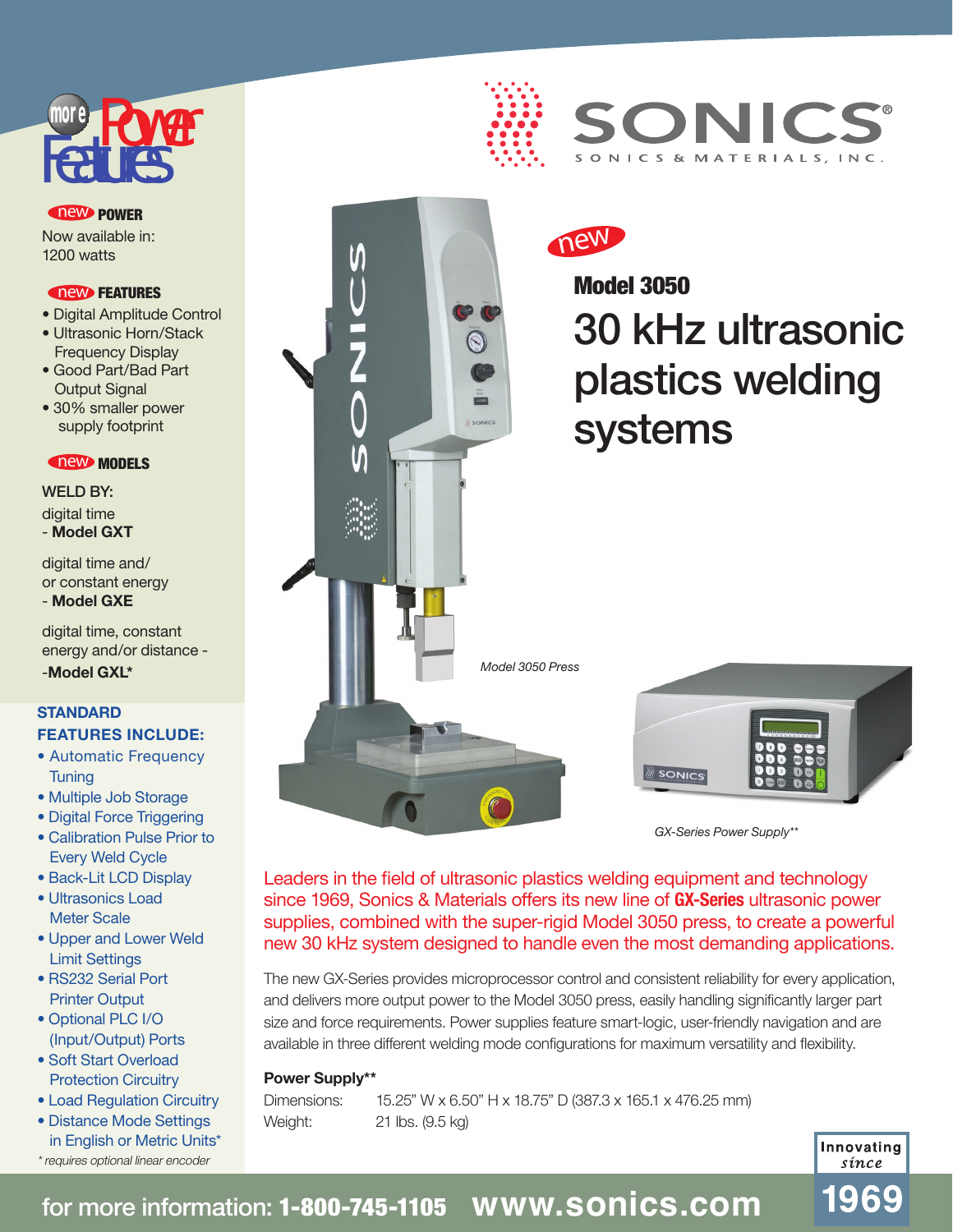

## model 3050 features

- Single Piece Rigid Cast Aluminum Machine Base and Column Hub
- Increased Steel Column Diameter and Wall Thickness
- Single Rail Linear Slide
- Direct In-Line Air Cylinder
- Extended Center Base to Column Throat Depth Distance
- Additional 12" Center-to-Center Lower Fixture Mount Holes
- Front Panel Pneumatic Speed and Pressure Controls
- Linear Encoder for Distance Welding (optional)

## specifications, additional features, and options

Dual Cycle Start Buttons Standard Non-Contact Cycle Start Buttons Optional Front Emergency Stop Standard Head Adjust Counter Balance Spring Standard Adjustable Positive Stop **Standard** Automation Limit Switches **Optional** 360° Snap-In Stack Assembly Standard Rigid Mount Booster **Optional** Stand Alone Column Hub **Optional** Extended Length Column Qptional 3.75" (95.3) Column Diameter Standard 4" (101.6) Stroke Air Cylinder Standard 6" (152.4) Stroke Air Cylinder Optional Air Cylinder Bore Diameter 2.5" (63.5) Clamping Force at 90 PSIG 441 lbs.

Input Voltage 220 VAC Weight 180.5 lbs.

(1961n) / 81.9 kg

## dimensional data

All Dimensions: Inches (mm)





#### OPTIONAL STAND-ALONE HUB



Sonics & Materials, Inc.

**48 (1219.2) MAX**

A3787  $\blacksquare$  UI  $\blacksquare$  ISO 9001

Registered by UL to ISO 9001

**42 (1066.8)**

Corporate Headquarters 53 Church Hill Road, Newtown, CT 06470 USA 203.270.4600 800.745.1105 203.270.4610 fax info@sonics.com

#### © 2015 Sonics & Materials Inc.

Specifications subject to change without notice. Not responsible for typographical errors. Printed in U.S.A. .5C/06/15